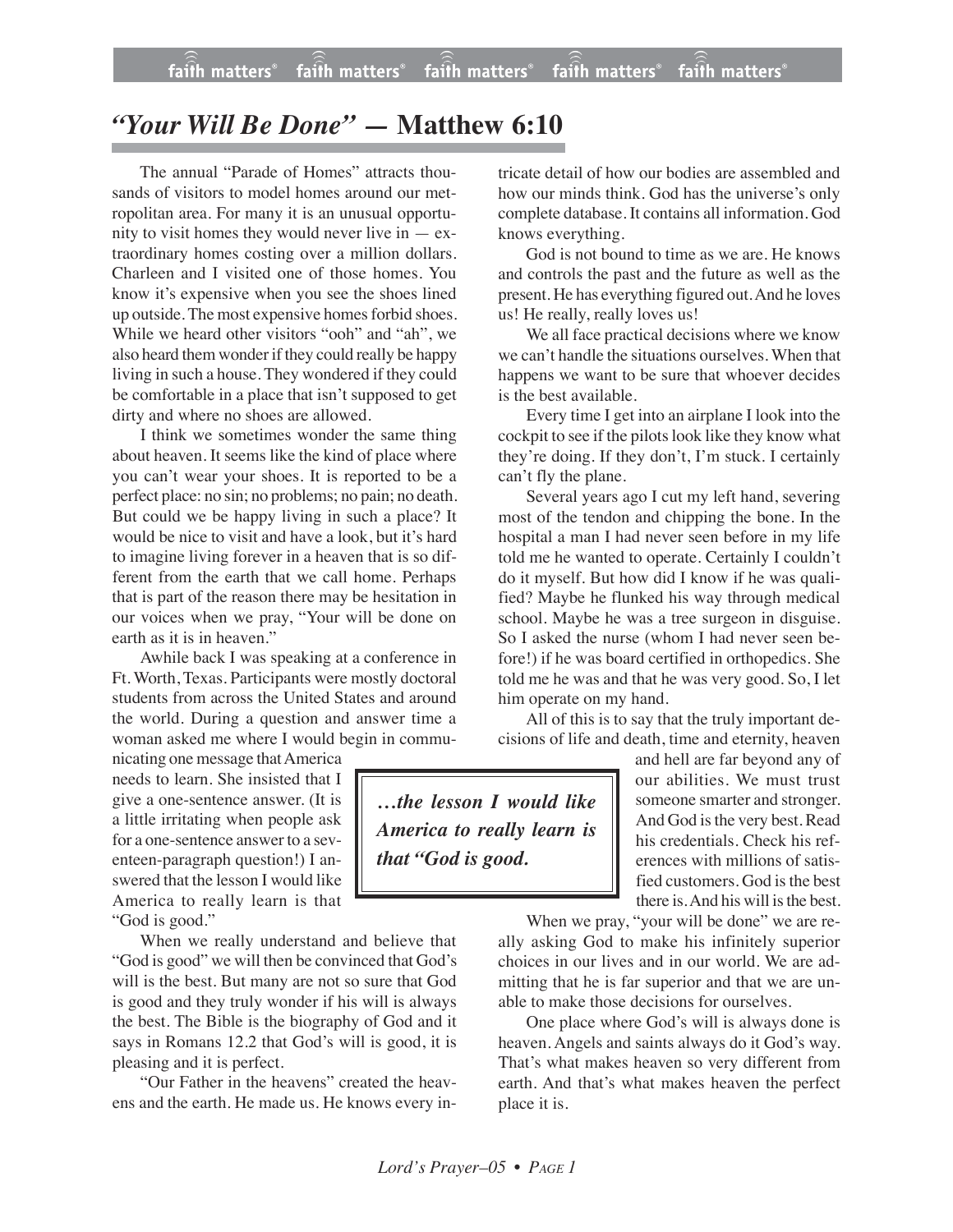When we pray "your will be done on earth as it is in heaven" we acknowledge that heaven is a real place with lots going on. Heaven is not the fabrication of someone's imagination, nor is it some collective fantasy of us all. Heaven is a real place with real people doing real things with real intelligence and emotions and personalities.

Heaven is different from our experience. It is so different that the Bible makes only minimal attempts to explain it because we cannot understand a utopia that has so little in common with our experience. But the Bible does tell us that heaven has no death, no sorrow and no tears. Heaven doesn't have night and day as we experience it. Heaven is centered on God and good. It is beautiful and happy and wonderful.

But one of the greatest differences is that heaven has one will. Our earth is currently operating with over five billion wills. That is why we have wars between ethnic groups and fights within families. Different wills make different choices and go different ways. In heaven, God's will rules. In heaven, God's will is everyone's will. It's hard to find a comparison.

Those who have played team sports know those unusual moments when every member of the team works perfectly together. It's the synergism of five basketball players smoothly moving the ball down the court for basket after basket. It's the rhythm of a rowing crew skimming over the water. It's the indescribable coordination of a World Cup soccer team. It's hard to describe and tough to beat.

Maybe that's a little of what heaven is like. It's everyone on God's team working together. It's everyone pulling in the same direction. It's everyone doing what is right and good. It's everyone becoming a winner. It is God's will done in heaven.

But God's will is not always done on earth. When we pray, "Your will be done on earth as it is in heaven" we're acknowledging that God's will is often not done here on earth. You probably didn't need to be told that. Most of what happens in our world is contrary to God's will. God does not will murder, incest, injustice, racism, child abuse, broken marriages, starvation or cancer.

Sometimes when terrible tragedies strike we hear people say, "It's God's will that this happened." It's as if God chose for a drunk driver to kill a 3 year-old child or as if God planned for a father of four to be electrocuted on the job. That's not the

way it is in heaven and it's not the way God wills for it to be on earth.

This raises some very tough questions. For example, if God is God, how can these things happen if they are contrary to his will?

It may be helpful to think in terms of God' permissive will and God's perfect will. God permits people to hate him and sin against him. He permits sinners to lie, steal, cheat, murder and pursue a million other thoughts and deeds that God hates. But that is not what God wants. That is not God's perfect will.

This is a concept that almost every parent understands and practices. You have a will for your son or daughter — about clothes and school and health and habits and friends and jobs, about marriage and church and a lot more. You love your child and even if he or she has long been an adult you still want the very best. But you permit her to make her own choices. You permit him to do what is wrong. True, you tell you son or daughter the right way, you may pressure and even punish, but you still permit many things you know are not perfect. And your heart is broken when the one you love chooses to do wrong.

"Our Father in heaven" does the same thing with us. He tells and pressures and punishes to get us to do his perfect will, but he still permits us to choose. And his heart is broken when we choose to do wrong.

Another question might be, If God is God, why doesn't he make everybody do what is right? It is the question of every mom or dad with a prodigal son or daughter. It's the question of every husband or wife whose spouse has walked out when you wanted him or her to stay. It's the question of every pastor whose heart is heavy over people who continue to sin.

The answer is probably too complex for anyone but God to adequately answer. In its simplest form, God does not make people do what is right because God has granted us the right to exercise our own will. We are not robots. We do not have to do it God's way. We can do it right or wrong, God's good way or any bad way. It's up to us.

Sadly, the wrong choices of others can severely injure those who choose to do what is right. Sin is a terrible thing that harms even the innocent.

While this prayer assumes that God's will is not being done on earth, it also assumes that it could